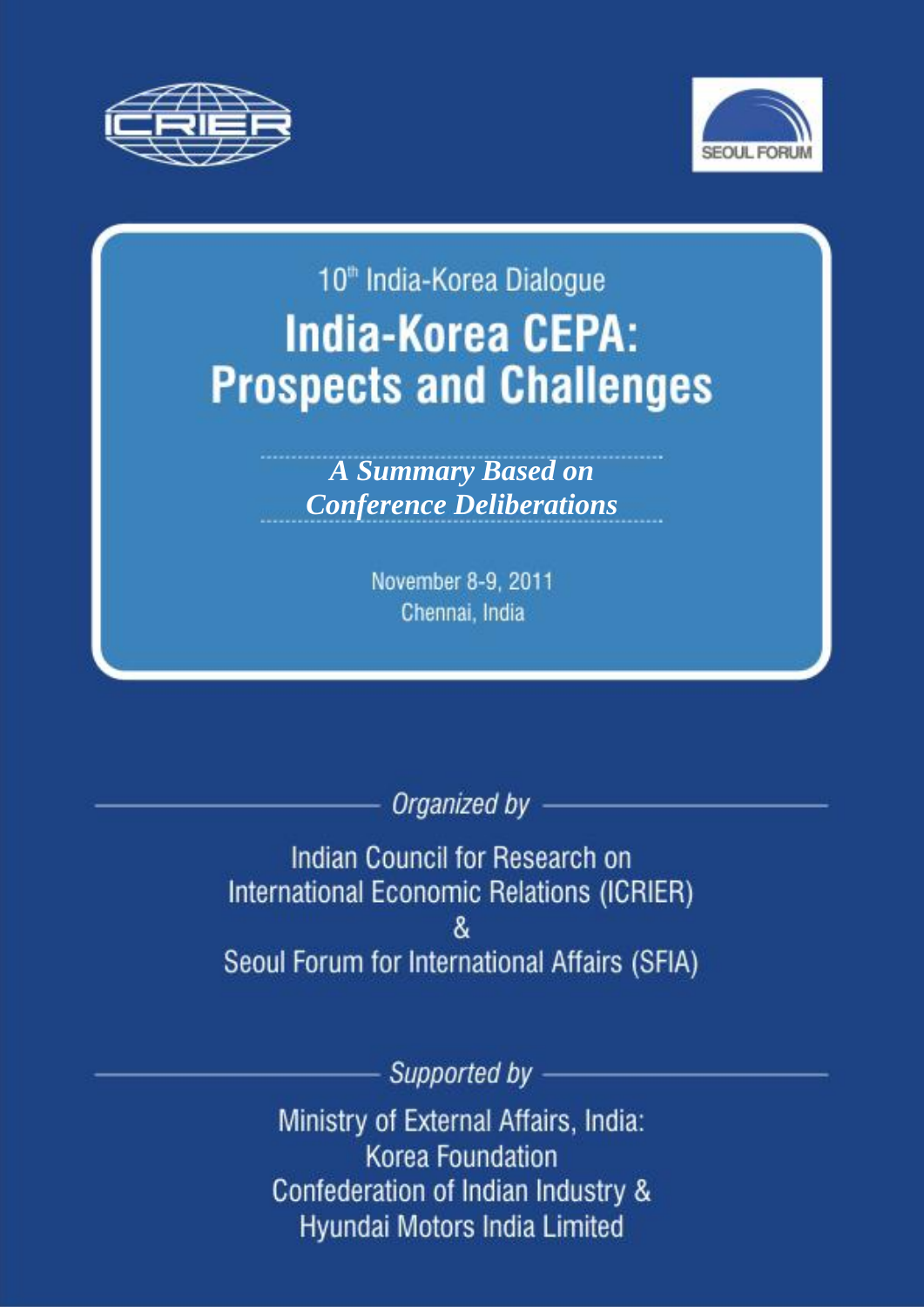## **A Summary Based on Conference Deliberations**

The 10<sup>th</sup> India-Korea Dialogue was organized by the Indian Council for Research on International Economic Relations (ICRIER) on 8-9<sup>th</sup> November 2011 at Chennai. The tracktwo India-Korea Dialogue was initiated in 1996 and the Korean dialogue partner is the Seoul Forum of International Affairs (SFIA).

The objective of the India-Korea Dialogue is to improve mutual understanding through dialogue among scholars, industry representatives, and policy-practitioners on contemporary issues relating to Indo-Korean relations. The focus of the discussions is on relevant political, economic and strategic issues that India and the Republic of Korea face as members of the dynamic Asian economy and the prospects for greater bilateral cooperation. The attempt of both ICRIER and SFIA has consistently been to invite high-level participation from both sides.

The discussion theme for the 10<sup>th</sup> India-Korea Dialogue at Chennai was *"India-Korea CEPA*: *Challenges and Prospects"*. The chosen venue was Chennai in the light of its increasing importance as a destination for Korean investments in India.

At the 10<sup>th</sup> India-Korea Dialogue at Chennai the delegation from the Republic of Korea was led by Dr. Sung-Joo Han, Former Minister of Foreign Affairs. The Indian delegation was led by Dr. Parthasarathi Shome, Director and CE, ICRIER. The notable participants included H.E. Kim Joong Keun, Ambassador of Republic of Korea to India and H.E. Skand Ranjan Tayal, Ambassador of India to Republic of Korea.

The papers and proceedings of the  $9<sup>th</sup>$  India-Korea Dialogue have been published as a book which was formally released at Chennai. The editors of the book are Dr. Choong Yong Ahn, Distinguished Professor, Graduate School of International Studies and Foreign Investment Ombudsman, Korea Trade-Investment Promotion Agency and Dr. Pravakar Sahoo, Associate Professor, Institute of Economic Growth, New Delhi.

The 10<sup>th</sup> India-Korea Dialogue at Chennai was supported by the Ministry of External Affairs, Government of India; The Korea Foundation; Confederation of Indian Industries, India; and Hyundai Motors India Limited.

The deliberations at the dialogue were divided into the following sessions:

- 1. Recent Economic Trends in India and Korea
- 2. Indo-Korea Trade Prospects and Non Tariff Measures
- 3. Indo-Korea Foreign Direct Investment
- 4. Indo-Korea Trade in Services and Green Energy Development
- 5. Global Security Issues: Prospects and Challenges for India and Korea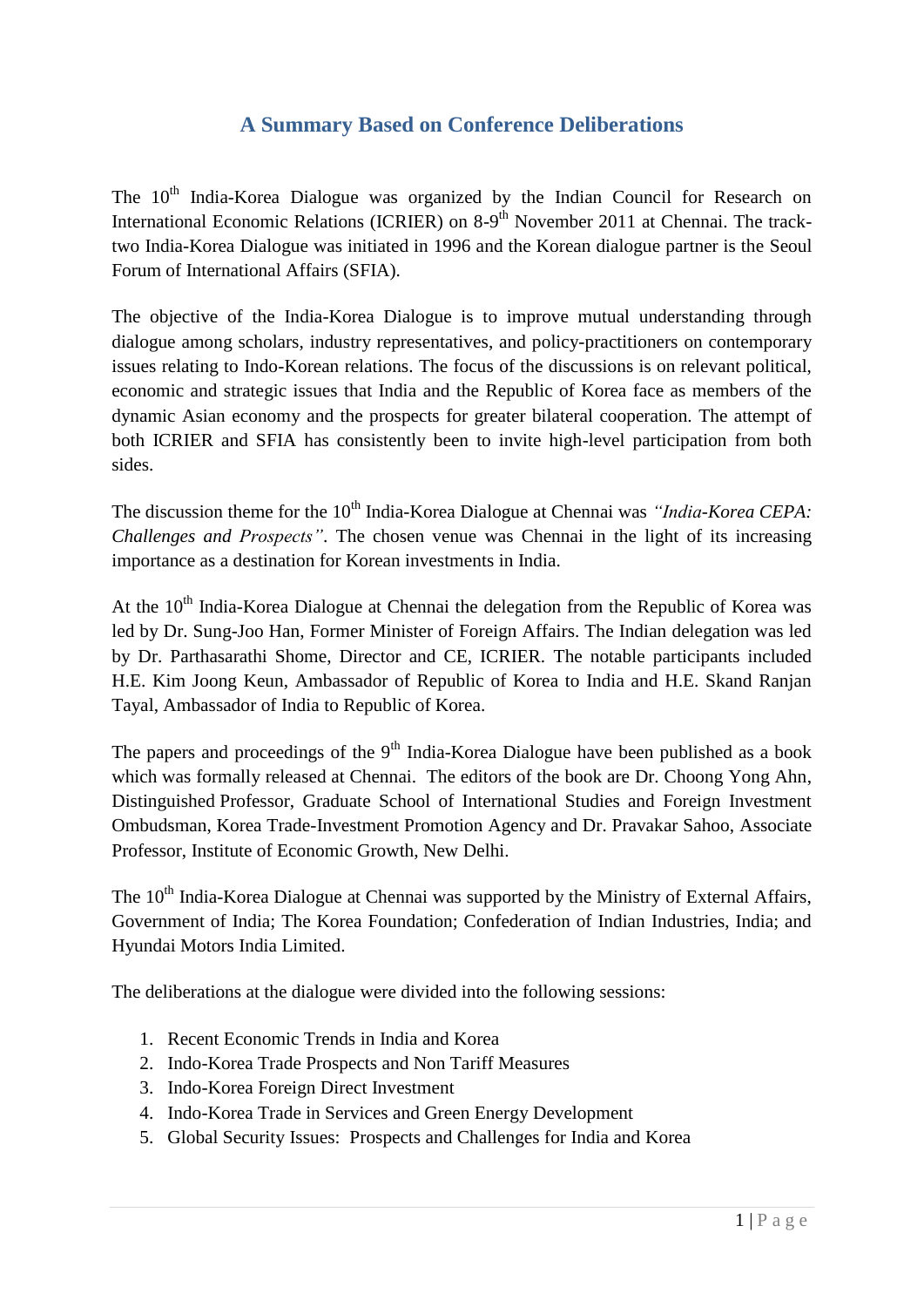We report below some of the key issues discussed at the  $10<sup>th</sup>$  India-Korea Dialogue at Chennai

## **Recent Economic Trends**

The world economy is headed for another crises, though of a different nature, after a partial recovery from the 2008 debt crises. The crises was caused by a "balance of imbalances". The US economy and Europe ran large current account deficits reflecting low domestic savings. These deficits were matched by surpluses emanating mainly from three sources- the emerging economies particularly China, oil exporting countries and to a lesser extent the metal exporting countries. As these surpluses could not be absorbed domestically, it flowed to developed economies like the U.S. These surpluses were used to invest in innovative financial instruments which finally led to the crisis. The re-emergence of the crises in the US is linked to the large bail out and stimulus packages which has led to shift from private liability to Government liability. This in turn has resulted in the government incurring huge debt and downgrading of credit ratings. Coupled with this, the country"s low fiscal capacity has resulted in low growth prospects for the economy. Similarly in Europe weaker countries are under major debt where there have been huge bail outs. These developments are likely to result in weak growth prospects for the region.

This crisis is now likely to affect economies like India in terms of worsening global prices of food and crude oil both of which have a considerable bearing on the Indian economy. Crude oil and food prices reflect the vulnerability of the Indian economy on the inflation front. India has remained focussed on monetary policies to control inflation as fiscal policies have failed to achieve this objective. Lower growth rates have been witnessed due to high inflation, high revenue deficit and a growing current account deficit. The management of inflation in India will depend largely on how the fiscal deficit and the revenue deficit is managed.

The demographic dividend for India could be an important growth driver. The demographic dividend can provide labour, capital and opportunity for absorption of technology. However, the industry and service sectors will be able to absorb the working population only if the skill levels are adequate. Fiscal capacity would be required for training and skill upgradation so that the demographic dividend is realized.

Since the Asian financial crisis, Korea has restructured many of its sectors including the banking, corporate, and its public enterprises. It is now an upper middle income country and hence faces many of the problems faced by such economies. The two main problems facing the country are that of polarization of income and the rising age of its population. Inequality has been on the rise since the Asian financial crisis mainly because of two reasons. First, the manufacturing sector is not creating enough jobs. Second, Korean companies have been hiring non-regular workers. Korea is also faced by an aging population and it also has the lowest birth rate in the OECD countries. These could lead to a decline in potential growth rates which is the main challenge that Korea faces in the coming years.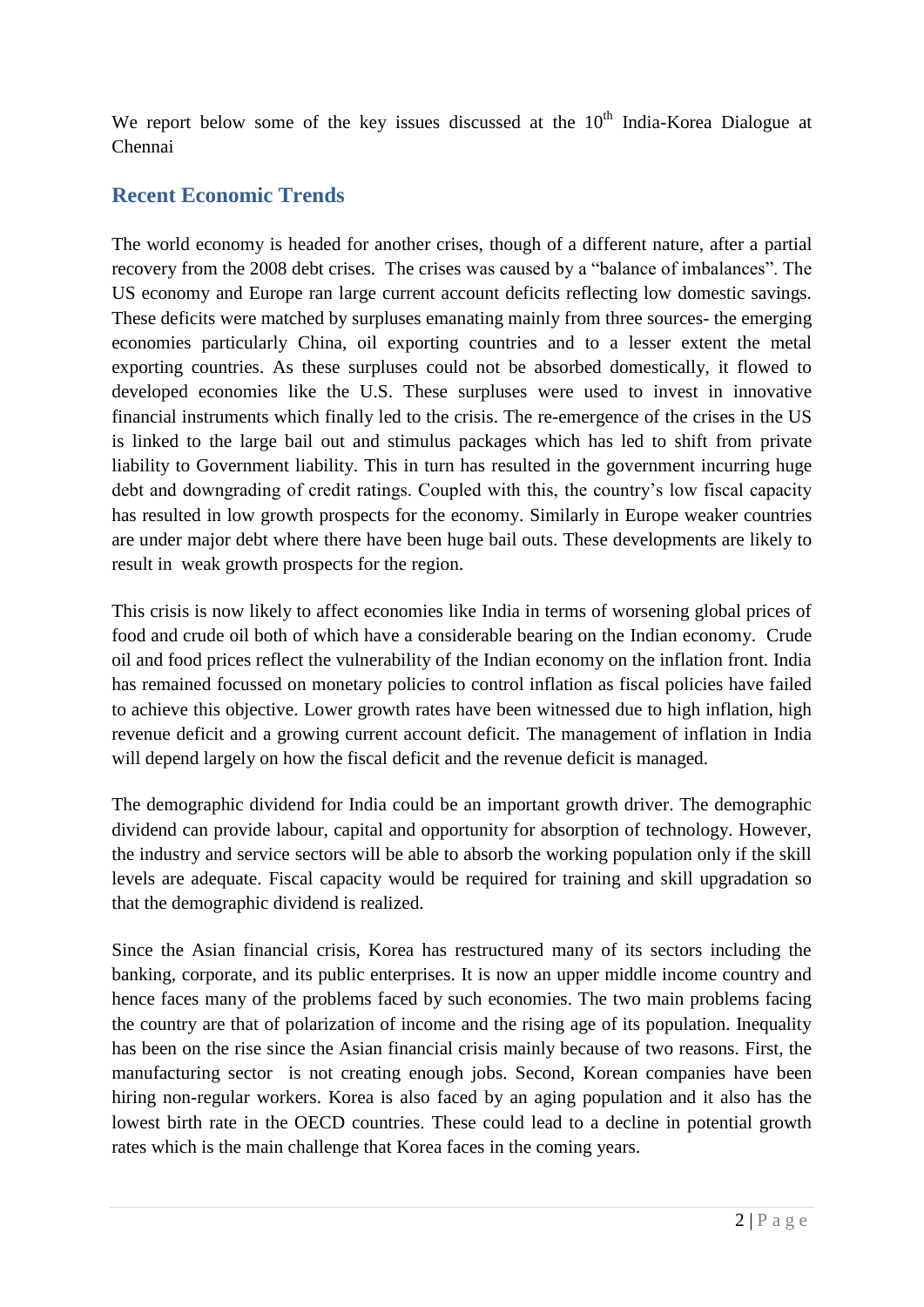### **Trade Prospects and Non-tariff Measures**

India and Korea entered into a Comprehensive Economic Partnership Agreement (CEPA) in 2009. Preferential tariffs is a key feature of the agreement. These preferential tariff rates were accorded on 2006 base line tariffs. In the last five years, India has reduced its MFN tariffs considerably. As a result, in 2010-11, India"s MFN tariffs were lower than those committed to Korea under the bilateral free trade agreement. This has raised concerns about the utilization of preferential tariffs under CEPA. Such an anomaly needs to be rectified. However, the CEPA does not have any clause that would permit a review of the tariff liberalization program. The two countries should revise the agreement to include the relevant clause that will allow countries o review their tariff commitments. Another step that India can take to avoid a similar situation from occurring in other FTAs to have a co-ordinated approach between the Ministry of Commerce responsible for negotiating FTAs and the Ministry of Finance which is responsible for setting the MFN tariffs.

Korean traders face several market access barriers. In particular, antidumping measures imposed by India have been a key concern. The CEPA should include a provision that would allow a consultative mechanism between the two countries before filing a petition. Other barriers that Korean businesses face are related to cumbersome procedures, and complex tax structures. There are severe infrastructure constraints particularly those related to roads and ports. Inadequate power is another problem that is being faced by foreign investors in India.

Rules of origin requirements are also increasingly being used as Non-tariff Barriers (NTBs) and sometimes the domestic industry comes up with rules which are very onerous. Paperwork required establishing these rules are enormous. Due to these problems, the utilization of preferences is limited. It is a challenge to simplify the rules of origin. Increased automation can be used effectively to reduce the burden to meet the requirements of establishing rules of origin.

#### **Foreign Direct Investment**

Comprehensive Economic Partnership agreements are increasingly being used by countries to reduce barriers in cross border investment flows. The investment related provisions under India Korea CEPA on coverage, non-discrimination, standard of treatment, investor protection, movement of personnel and dispute settlement suggest that deep integration is possible through this agreement. Even though Korean investment in India has been quite significant since the early 1990s, FDI inflows from Korea have not increased much since the signing of the agreement. On the other hand since the signing of the India Singapore CECA, there has been a significant increase in FDI from Singapore to India. Investment form Singapore has been mainly in the services sector.

India"s FDI policy has been one of gradual opening up. Much of the increase in FDI inflows is in the services sector. However, FDI inflows from South Korea have been mostly in the manufacturing industries.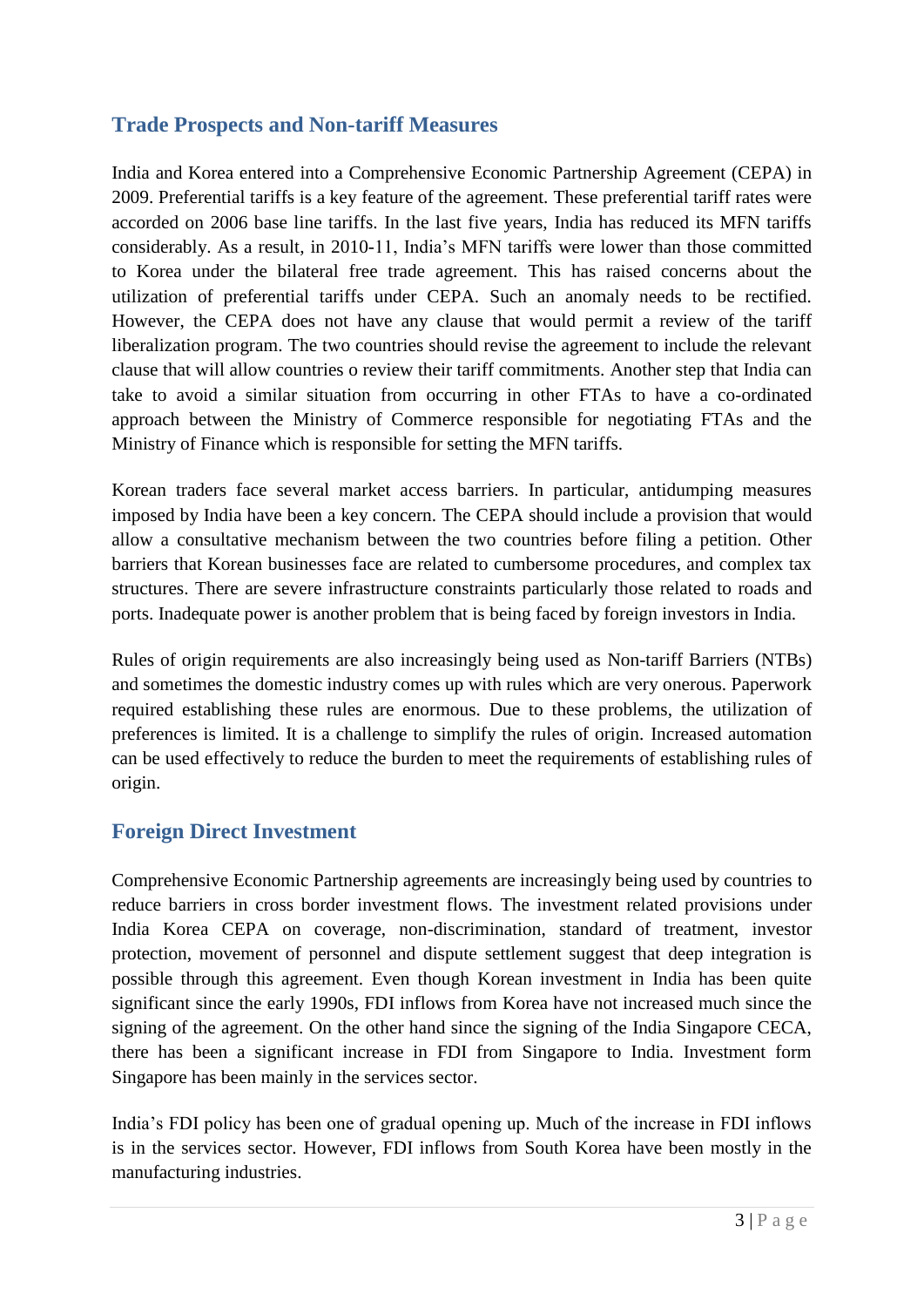The India-Korea CEPA is the first agreement for India with a negative list for investment. Korean investors are allowed to enter overall manufacturing but not the primary sector including agriculture, fishery and the mining industries. Similarly, Indian firms are allowed to invest in all sectors except rice and barley cropping in the agricultural sector.

Recently Indian firms, particularly automobile firms have started entering the Korean market through mergers and acquisitions with Korean firms. The two prominent ventures are the Tata-Daewoo and Mahindra- Ssangyong. A key feature of the Tata-Daewoo venture is that it has successfully involved local managers in the decision making process.

The Government has taken several initiatives to attract FDI in India. The development of the Delhi Mumbai Industrial Corridor (DMIC) is one such initiative. This project is aimed at the development of futuristic industrial cities in India which can compete with the best manufacturing and investment destinations in the world and is expected to attract huge FDI inflows. Such opportunities for Korean investors will also help them to diversify investments into other areas. However, no special incentives are being offered to foreign investors under the DMIC initiative. This is unlike the incentives offered earlier to investors in the Special Economic Zones.

Recognizing that there are huge transaction costs incurred due to the time taken in getting clearances and the complex procedural requirements, the government of India is in the process of developing an e-Biz program which will enable investors to obtain clearances from of a single point. This will transform the business environment in the country by providing efficient, and transparent electronic services to investors.

### **Services and Green Energy**

The services sector is important for both economies. There are trade complementarities between the two countries in several service sectors. While India has a comparative advantage in software and information services, Korea has an advantage in transportation services. Unavailability of bilateral trade data makes it difficult to analyse bilateral flows. Trade associations in the two countries can play an important role in making available to governments such country-wise trade data on different service sectors.

India and Korea have undertaken commitments to liberalize their services sector both under the GATS framework and under CEPA. India has made more liberal commitments in cross border trade and is more restrictive in permitting commercial presence under CEPA compared to what it has offered under GATS. On the other hand Korea has more liberal commitments in commercial presence than under cross border trade. An important feature of the CEPA is that the two countries have exchanged a large list of professionals who would be permitted to work in each other"s markets.

India and South Korea are already making rapid progress in combining their complementary services in the information technology (IT) sector. Korea is a major manufacturer of